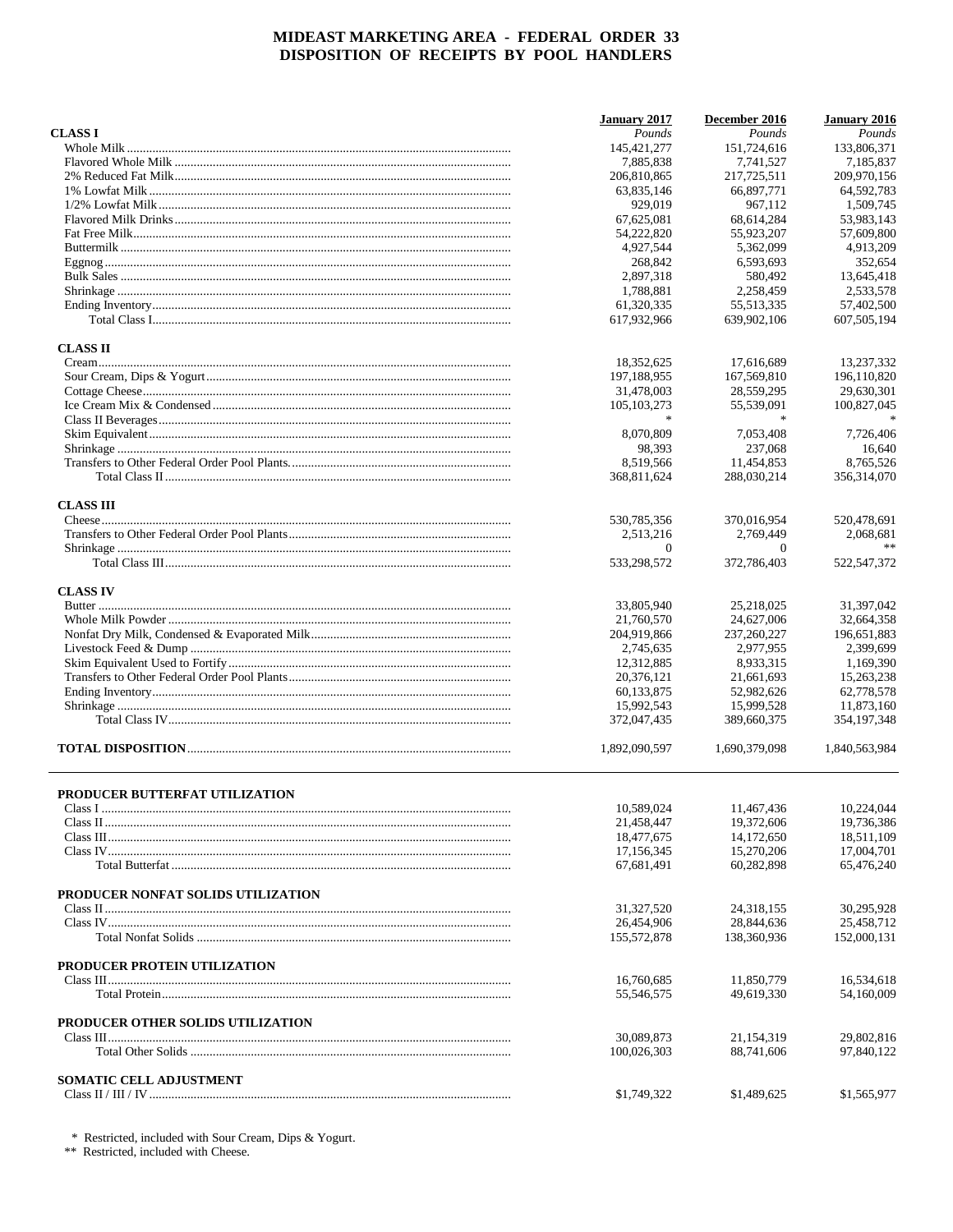|                                    | February 2017 | January 2017  | February 2016 |
|------------------------------------|---------------|---------------|---------------|
| <b>CLASS I</b>                     | Pounds        | Pounds        | Pounds        |
|                                    | 131.787.722   | 145.421.277   | 125,276,186   |
|                                    | 7,256,643     | 7,885,838     | 7,448,656     |
|                                    | 184,557,066   | 206,810,865   | 193,588,734   |
|                                    | 60.117.433    | 63,835,146    | 60,561,176    |
|                                    | 795,418       | 929,019       | 1.399.031     |
|                                    | 66.962.607    | 67,625,081    | 57.816.672    |
|                                    | 48,803,393    | 54,222,820    | 53,123,059    |
|                                    | 4,559,751     | 4,927,544     | 4,544,936     |
|                                    | 44,862        | 268,842       | 6,028         |
|                                    | 831,298       | 2,897,318     | 10,838,973    |
|                                    | 1,368,872     | 1,788,881     | 2,971,732     |
|                                    | 67,713,566    | 61.320.335    | 60,447,353    |
|                                    | 574,798,631   | 617,932,966   | 578,022,536   |
| <b>CLASS II</b>                    |               |               |               |
|                                    | 15,452,344    | 18,352,625    | 13,752,187    |
|                                    | 171,820,946   | 197,188,955   | 160,726,590   |
|                                    | 31,606,603    | 31,478,003    | 31,408,966    |
|                                    | 100,933,963   | 105, 103, 273 | 94,916,662    |
|                                    |               |               |               |
|                                    | 7,963,703     | 8,070,809     | 8,383,881     |
|                                    | 41,567        | 98,393        |               |
|                                    | 6,932,840     | 8,519,566     | 5,134,640     |
|                                    | 334,751,966   | 368,811,624   | 314,322,926   |
| <b>CLASS III</b>                   |               |               |               |
|                                    | 491,214,543   | 530,785,356   | 543,986,641   |
|                                    | 2,807,966     | 2,513,216     | 4,334,635     |
|                                    | $\Omega$      | $\Omega$      |               |
|                                    | 494,022,509   | 533,298,572   | 548, 321, 276 |
| <b>CLASS IV</b>                    |               |               |               |
|                                    | 36,115,684    | 33,805,940    | 22,306,441    |
|                                    | 29, 245, 465  | 21,760,570    | 35,692,758    |
|                                    | 187, 572, 357 | 204,919,866   | 198,195,897   |
|                                    | 3,321,305     | 2,745,635     | 3,510,797     |
|                                    | 12,417,341    | 12,312,885    | 1,099,383     |
|                                    | 19,532,163    | 20,376,121    | 17,916,098    |
|                                    | 65,907,911    | 60,133,875    | 49,479,681    |
|                                    | 13,111,547    | 15,992,543    | 11,699,302    |
|                                    | 367, 223, 773 | 372,047,435   | 339,900,357   |
|                                    | 1,770,796,879 | 1.892.090.597 | 1,780,567,095 |
| PRODUCER BUTTERFAT UTILIZATION     |               |               |               |
|                                    | 9,607,535     | 10,589,024    | 9,553,132     |
|                                    | 19,787,654    | 21,458,447    | 19,697,191    |
|                                    | 16,348,397    | 18,477,675    | 16,708,544    |
|                                    | 15,954,139    | 17,156,345    | 15,310,954    |
|                                    | 61,697,725    | 67,681,491    | 61,269,821    |
| PRODUCER NONFAT SOLIDS UTILIZATION |               |               |               |
|                                    | 28, 347, 259  | 31, 327, 520  | 26,436,201    |
|                                    | 26,116,088    | 26,454,906    | 24,606,499    |
|                                    | 143,549,359   | 155,572,878   | 142,582,068   |
| PRODUCER PROTEIN UTILIZATION       |               |               |               |
|                                    | 15, 115, 055  | 16,760,685    | 15,790,862    |
|                                    | 50,880,385    | 55,546,575    | 50,510,502    |
| PRODUCER OTHER SOLIDS UTILIZATION  |               |               |               |
|                                    | 27,523,924    | 30,089,873    | 28,711,021    |
|                                    | 92,668,974    | 100,026,303   | 92,071,566    |
| <b>SOMATIC CELL ADJUSTMENT</b>     |               |               |               |
|                                    | \$1,647,540   | \$1,749,322   | \$1,464,903   |

 $\,^*$  Restricted, included with Sour Cream, Dips & Yogurt.  $\,^*$  Restricted, included with Cheese.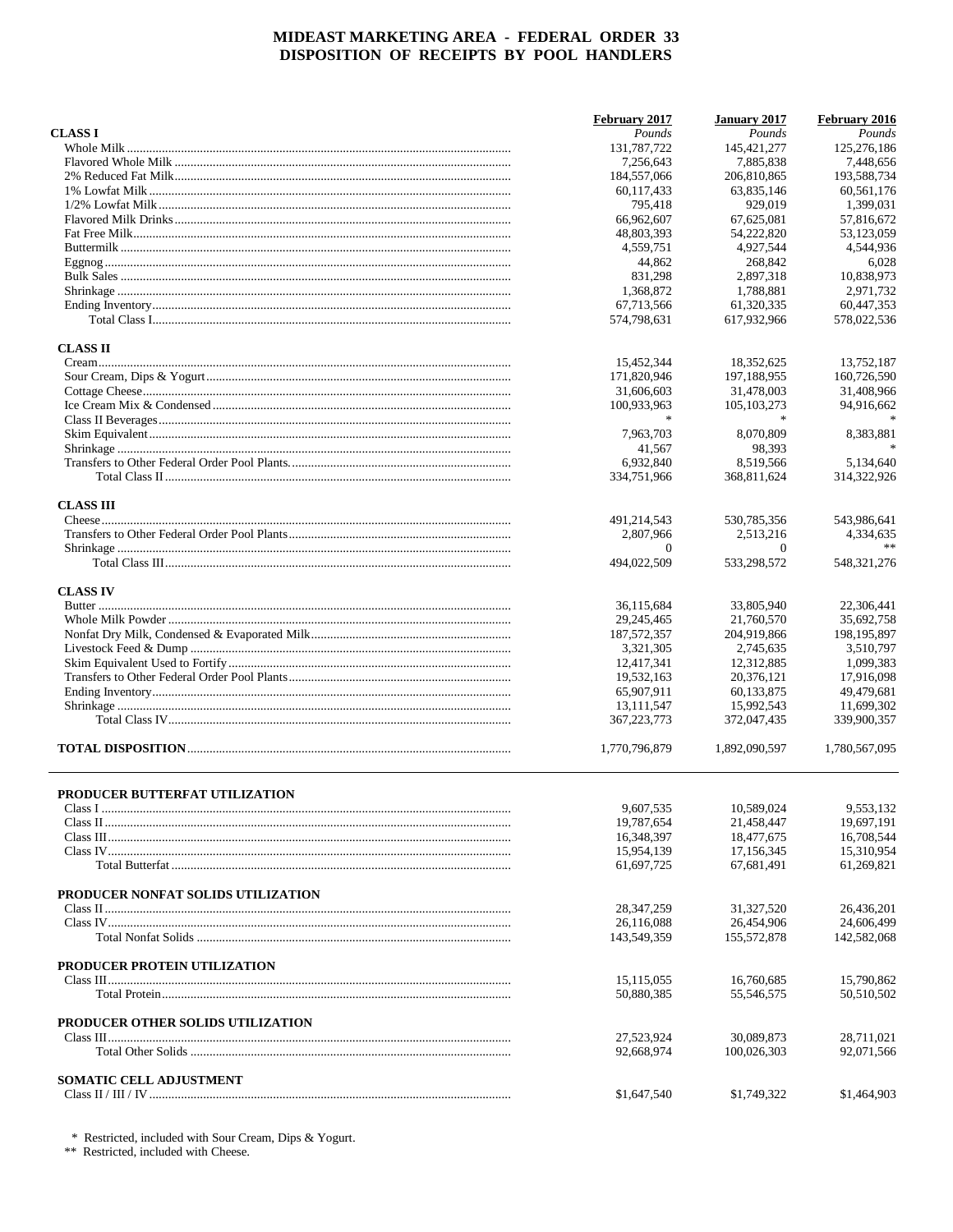|                                    | <b>March 2017</b>        | February 2017            | <b>March 2016</b>        |
|------------------------------------|--------------------------|--------------------------|--------------------------|
| <b>CLASS I</b>                     | Pounds                   | Pounds                   | Pounds                   |
|                                    | 146,652,101              | 131,787,722              | 129, 137, 242            |
|                                    | 8,380,437                | 7,256,643                | 7.775.353                |
|                                    | 204,315,790              | 184,557,066              | 200,194,396              |
|                                    | 66, 177, 197             | 60.117.433               | 64,958,817               |
|                                    | 909,512                  | 795,418                  | 1,445,205                |
|                                    | 75,273,551               | 66,962,607               | 60,736,046               |
|                                    | 53,425,827               | 48,803,393               | 54,451,680               |
|                                    | 5,378,643                | 4,559,751                | 5,175,662                |
|                                    | 14,043                   | 44,862                   | 7,305                    |
|                                    | 1,636,721                | 831,298                  | 13,268,184               |
|                                    | 2,998,172                | 1,368,872                | 1,791,336                |
|                                    | 72,745,636               | 67,713,566               | 67,414,249               |
|                                    | 637,907,630              | 574,798,631              | 606, 355, 475            |
| <b>CLASS II</b>                    |                          |                          |                          |
|                                    | 18,886,690               | 15,452,344               | 16,494,582               |
|                                    | 177, 213, 733            | 171,820,946              | 186,291,891              |
|                                    | 35,033,615               | 31,606,603               | 34,055,798               |
|                                    | 106,987,712              | 100,933,963              | 126,089,031              |
|                                    |                          |                          |                          |
|                                    | 9,458,142                | 7,963,703                | 10,570,992               |
|                                    | 781,046                  | 41,567                   | 297.178                  |
|                                    | 7,252,113                | 6,932,840                | 5.750.387                |
|                                    | 355,613,051              | 334,751,966              | 379,549,859              |
| <b>CLASS III</b>                   |                          |                          |                          |
|                                    | 629,836,262              | 491,214,543              | 559,132,602              |
|                                    | 4,350,501                | 2,807,966                | 10,721,177               |
|                                    | 634,186,763              | 494,022,509              | 569,853,779              |
| <b>CLASS IV</b>                    |                          |                          |                          |
|                                    | 43,118,706               | 36,115,684               | 25,180,038               |
|                                    |                          | 29, 245, 465             | 28,120,220               |
|                                    | 34,553,943               |                          |                          |
|                                    | 218,742,191              | 187, 572, 357            | 225,979,050              |
|                                    | 11,791,950               | 3,321,305                | 2,585,478                |
|                                    | 13,786,843               | 12,417,341               | 1,318,862                |
|                                    | 22,601,513               | 19,532,163               | 20,869,571               |
|                                    | 56,337,452               | 65,907,911               | 55,327,906               |
|                                    | 16,538,001               | 13,111,547               | 14, 157, 577             |
|                                    | 417,470,599              | 367, 223, 773            | 373,538,702              |
|                                    | 2,045,178,043            | 1,770,796,879            | 1,929,297,815            |
| PRODUCER BUTTERFAT UTILIZATION     |                          |                          |                          |
|                                    | 10.722.244               | 9,607,535                | 9,988,466                |
|                                    |                          |                          |                          |
|                                    | 22,549,673<br>20,812,127 | 19,787,654<br>16,348,397 | 23,060,112<br>18,794,434 |
|                                    |                          |                          |                          |
|                                    | 16,862,032               | 15,954,139               | 14,769,227               |
|                                    | 70,946,076               | 61.697.725               | 66,612,239               |
| PRODUCER NONFAT SOLIDS UTILIZATION |                          |                          |                          |
|                                    | 29,272,304               | 28.347.259               | 31,647,094               |
|                                    | 29,046,319               | 26,116,088               | 25,304,145               |
|                                    | 165, 341, 298            | 143,549,359              | 156,735,451              |
| PRODUCER PROTEIN UTILIZATION       |                          |                          |                          |
|                                    | 19,725,097               | 15, 115, 055             | 17,772,150               |
|                                    | 58,607,466               | 50,880,385               | 54,952,627               |
| PRODUCER OTHER SOLIDS UTILIZATION  |                          |                          |                          |
|                                    | 35,885,334               | 27,523,924               | 32,850,621               |
|                                    | 106,733,832              | 92,668,974               | 101,782,824              |
| <b>SOMATIC CELL ADJUSTMENT</b>     |                          |                          |                          |
|                                    | \$1,823,983              | \$1,647,540              | \$1,632,158              |
|                                    |                          |                          |                          |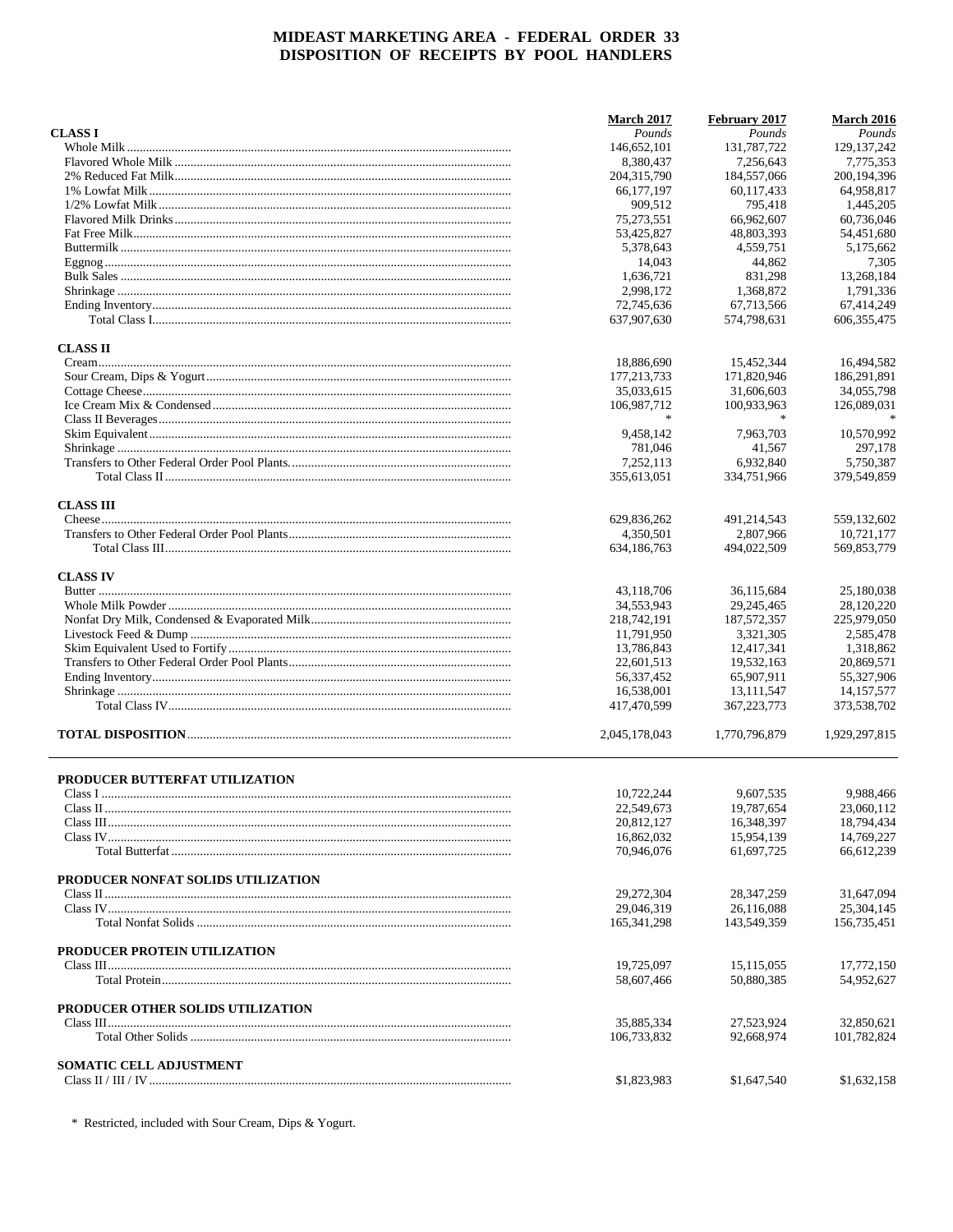|                                    | April 2017     | <b>March 2017</b> | April 2016    |
|------------------------------------|----------------|-------------------|---------------|
| <b>CLASS I</b>                     | Pounds         | Pounds            | Pounds        |
|                                    | 133,752,149    | 146,652,101       | 127,781,907   |
|                                    | 7,336,675      | 8,380,437         | 7,453,870     |
|                                    | 184,993,631    | 204, 315, 790     | 192,502,125   |
|                                    | 61,237,875     | 66, 177, 197      | 65,788,644    |
|                                    | 823,915        | 909,512           | 1,374,417     |
|                                    | 68, 305, 028   | 75,273,551        | 62,752,434    |
|                                    | 48,693,531     | 53,425,827        | 52,268,759    |
|                                    | 4,651,541      | 5,378,643         | 4,700,134     |
|                                    | $\frac{1}{20}$ | 14,043            | $\Omega$      |
|                                    | 2,199,264      | 1.636.721         | 11,268,014    |
|                                    | 2,422,382      | 2,998,172         | 2,001,345     |
|                                    | 62,625,912     | 72,745,636        | 60,889,688    |
|                                    | 577,041,903    | 637,907,630       | 588,781,337   |
| <b>CLASS II</b>                    |                |                   |               |
|                                    | 16,787,670     | 18,886,690        | 15,391,684    |
|                                    | 190, 355, 741  | 177, 213, 733     | 184,311,062   |
|                                    | 31,362,571     | 35,033,615        | 31,738,869    |
|                                    | 118,775,861    | 106,987,712       | 123,045,341   |
|                                    | **             | **                |               |
|                                    | 9.645.683      | 9,458,142         | 10,364,304    |
|                                    | **             | 781,046           | 61,683        |
|                                    | 9,827,063      | 7,252,113         | 5,233,002     |
|                                    | 376,754,589    | 355,613,051       | 370,145,945   |
| <b>CLASS III</b>                   |                |                   |               |
|                                    | 646,323,039    | 629,836,262       | 567,414,178   |
|                                    | 4.063.398      | 4,350,501         | 4,380,209     |
|                                    | 650,386,437    | 634,186,763       | 571,794,387   |
| <b>CLASS IV</b>                    |                |                   |               |
|                                    | 36,562,578     | 43,118,706        | 25,987,534    |
|                                    | 29,559,788     | 34,553,943        | 33,045,746    |
|                                    | 209,582,772    | 218,742,191       | 211,965,208   |
|                                    | 15, 121, 023   | 11,791,950        | 14, 199, 746  |
|                                    | 13, 151, 505   | 13,786,843        | 1,049,620     |
|                                    | 19,466,755     | 22,601,513        | 17,575,383    |
|                                    | 72,430,794     | 56,337,452        | 53,374,371    |
|                                    | 12,097,562     | 16,538,001        | 15,913,370    |
|                                    | 407,972,777    | 417,470,599       | 373,110,978   |
|                                    | 2,012,155,706  | 2,045,178,043     | 1,903,832,647 |
|                                    |                |                   |               |
| PRODUCER BUTTERFAT UTILIZATION     |                |                   |               |
|                                    | 9,548,401      | 10,722,244        | 9,497,402     |
|                                    | 23,624,425     | 22,549,673        | 22,988,213    |
|                                    | 21,187,655     | 20,812,127        | 18, 141, 267  |
|                                    | 14,875,596     | 16,862,032        | 15,040,438    |
|                                    | 69,236,077     | 70,946,076        | 65,667,320    |
| PRODUCER NONFAT SOLIDS UTILIZATION |                |                   |               |
|                                    | 31,466,041     | 29.272.304        | 30,848,392    |
|                                    | 29,051,551     | 29.046.319        | 26,369,215    |
|                                    | 163,312,143    | 165, 341, 298     | 154,886,820   |
| PRODUCER PROTEIN UTILIZATION       |                |                   |               |
|                                    | 20.199.995     | 19,725,097        | 17,792,232    |
|                                    | 57,369,359     | 58,607,466        | 54, 167, 225  |
| PRODUCER OTHER SOLIDS UTILIZATION  |                |                   |               |
|                                    | 37,265,052     | 35,885,334        | 32,993,995    |
|                                    | 105,942,784    | 106,733,832       | 100,719,595   |
| <b>SOMATIC CELL ADJUSTMENT</b>     |                |                   |               |
|                                    | \$1,776,580    | \$1,823,983       | \$1,607,993   |

 $\,^*$  Restricted, included with 2% Reduced Fat Milk.<br>  $\,^*$  Restricted, included with Sour Cream, Dips & Yogurt.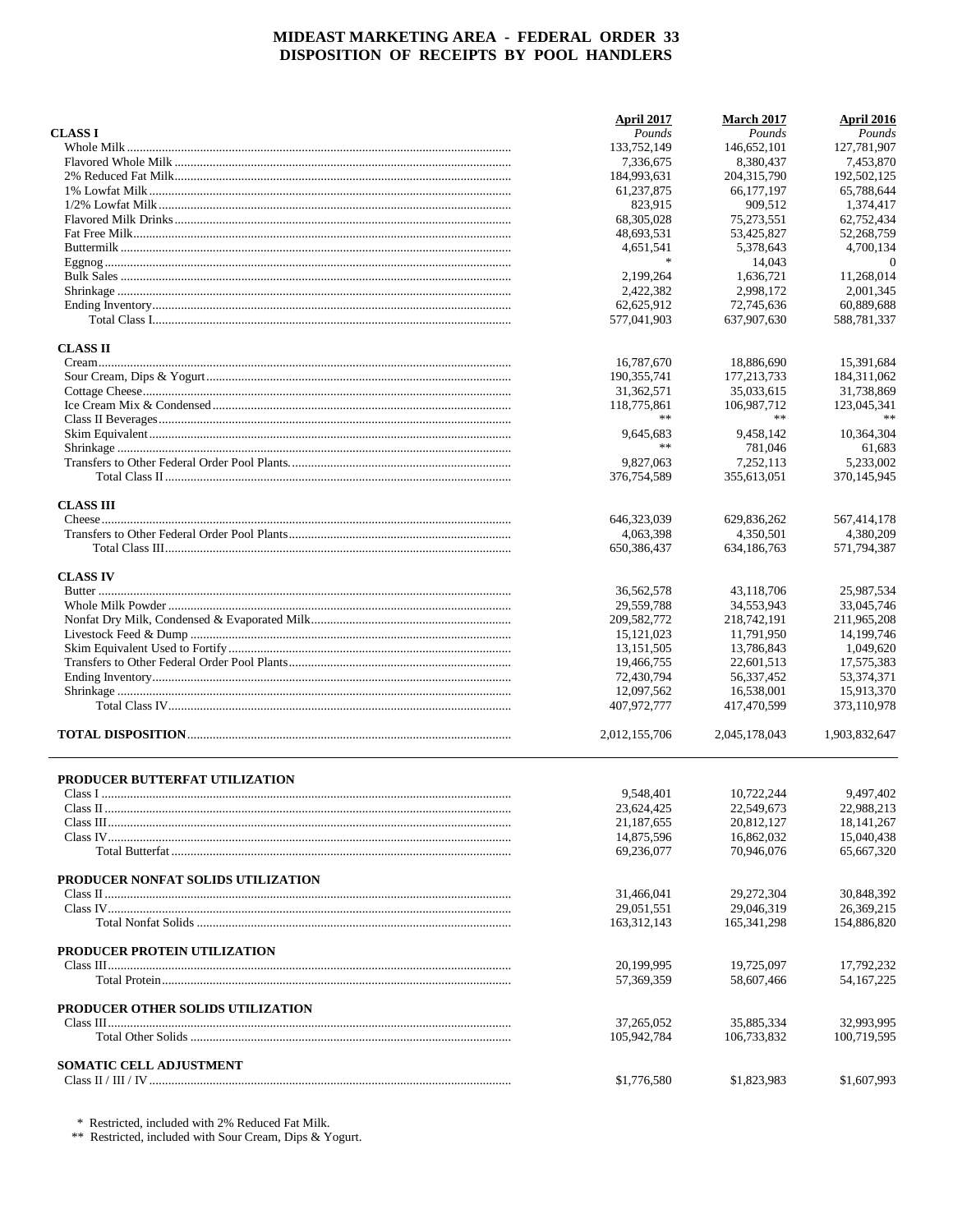|                                    | <b>May 2017</b> | April 2017    | <b>May 2016</b> |
|------------------------------------|-----------------|---------------|-----------------|
| <b>CLASS I</b>                     | Pounds          | Pounds        | Pounds          |
|                                    | 143,354,087     | 133,752,149   | 132,178,009     |
|                                    | 7,860,543       | 7.336.675     | 7,401,562       |
|                                    | 193,477,077     | 184,993,631   | 193,790,957     |
|                                    | 62.512.538      | 61,237,875    | 64, 565, 361    |
|                                    | 853,269         | 823,915       | 1,332,447       |
|                                    | 70,497,642      | 68, 305, 028  | 64,152,739      |
|                                    | 51,191,412      | 48,693,531    | 54,232,387      |
|                                    | 5,241,701       | 4,651,541     | 4,967,708       |
|                                    | $\mathbf{0}$    | $\star$       | $\Omega$        |
|                                    | 2.194.381       | 2,199,264     | 754,631         |
|                                    | 1,902,162       | 2,422,382     | 3,993,891       |
|                                    | 60,444,184      | 62,625,912    | 61,211,305      |
|                                    | 599,528,996     | 577,041,903   | 588,580,997     |
| <b>CLASS II</b>                    |                 |               |                 |
|                                    | 17,873,771      | 16,787,670    | 16,721,882      |
|                                    | 197,607,753     | 190, 355, 741 | 166,694,933     |
|                                    | 36,152,221      | 31,362,571    | 35,884,856      |
|                                    | 124,885,710     | 118,775,861   | 115,628,231     |
|                                    | **              | **            |                 |
|                                    | 11,331,199      | 9,645,683     | 11,034,290      |
|                                    |                 | **            |                 |
|                                    | 19.795          |               | 3,492,056       |
|                                    | 9,624,969       | 9,827,063     | 6.467.026       |
|                                    | 397,495,418     | 376.754.589   | 355,923,274     |
| <b>CLASS III</b>                   |                 |               |                 |
|                                    | 488,420,890     | 646,323,039   | 612,407,133     |
|                                    | $\mathbf{0}$    | $\theta$      | 18,312,725      |
|                                    | 6,371,980       | 4,063,398     | 3,827,210       |
|                                    | $\Omega$        | $\theta$      | 16,747,692      |
|                                    | 494,792,870     | 650,386,437   | 651,294,760     |
| <b>CLASS IV</b>                    |                 |               |                 |
|                                    | 37,721,116      | 36,562,578    | 27,904,272      |
|                                    | 39, 365, 796    | 29,559,788    | 28,081,709      |
|                                    | 229, 182, 326   | 209,582,772   | 248,809,083     |
|                                    | 14,397,633      | 15, 121, 023  | $\Omega$        |
|                                    | 13,779,151      | 13, 151, 505  | 8,759,303       |
|                                    | 19,239,870      | 19,466,755    | 18,159,354      |
|                                    | 61,173,371      | 72,430,794    | 63,398,752      |
|                                    | 13,393,509      | 12,097,562    | $\Omega$        |
|                                    | 428,252,772     | 407,972,777   | 395,112,473     |
|                                    | 1,920,070,056   | 2.012.155.706 | 1,990,911,504   |
|                                    |                 |               |                 |
|                                    |                 |               |                 |
| PRODUCER BUTTERFAT UTILIZATION     | 10,184,051      | 9,548,401     | 9,772,803       |
|                                    |                 |               |                 |
|                                    | 24,375,360      | 23,624,425    | 23,057,022      |
|                                    | 15,975,102      | 21.187.655    | 20,490,620      |
|                                    | 13,924,588      | 14,875,596    | 14,067,154      |
|                                    | 64,459,101      | 69,236,077    | 67,387,599      |
| PRODUCER NONFAT SOLIDS UTILIZATION |                 |               |                 |
|                                    | 32,841,466      | 31,466,041    | 29,371,523      |
|                                    | 29.255.370      | 29,051,551    | 28,580,714      |
|                                    | 153,649,344     | 163, 312, 143 | 161,464,451     |
| PRODUCER PROTEIN UTILIZATION       |                 |               |                 |
|                                    | 15,184,391      | 20,199,995    | 19,702,613      |
|                                    | 53,644,616      | 57,369,359    | 56,098,898      |
| PRODUCER OTHER SOLIDS UTILIZATION  |                 |               |                 |
|                                    | 28,224,327      | 37,265,052    | 36,894,717      |
|                                    | 100,004,728     | 105,942,784   | 105, 365, 553   |
| <b>SOMATIC CELL ADJUSTMENT</b>     |                 |               |                 |
|                                    | \$1,609,581     | \$1,776,580   | \$1,595,100     |
|                                    |                 |               |                 |

 $\,^*$  Restricted, included with 2% Reduced Fat Milk.<br>  $\,^*$  Restricted, included with Sour Cream, Dips & Yogurt.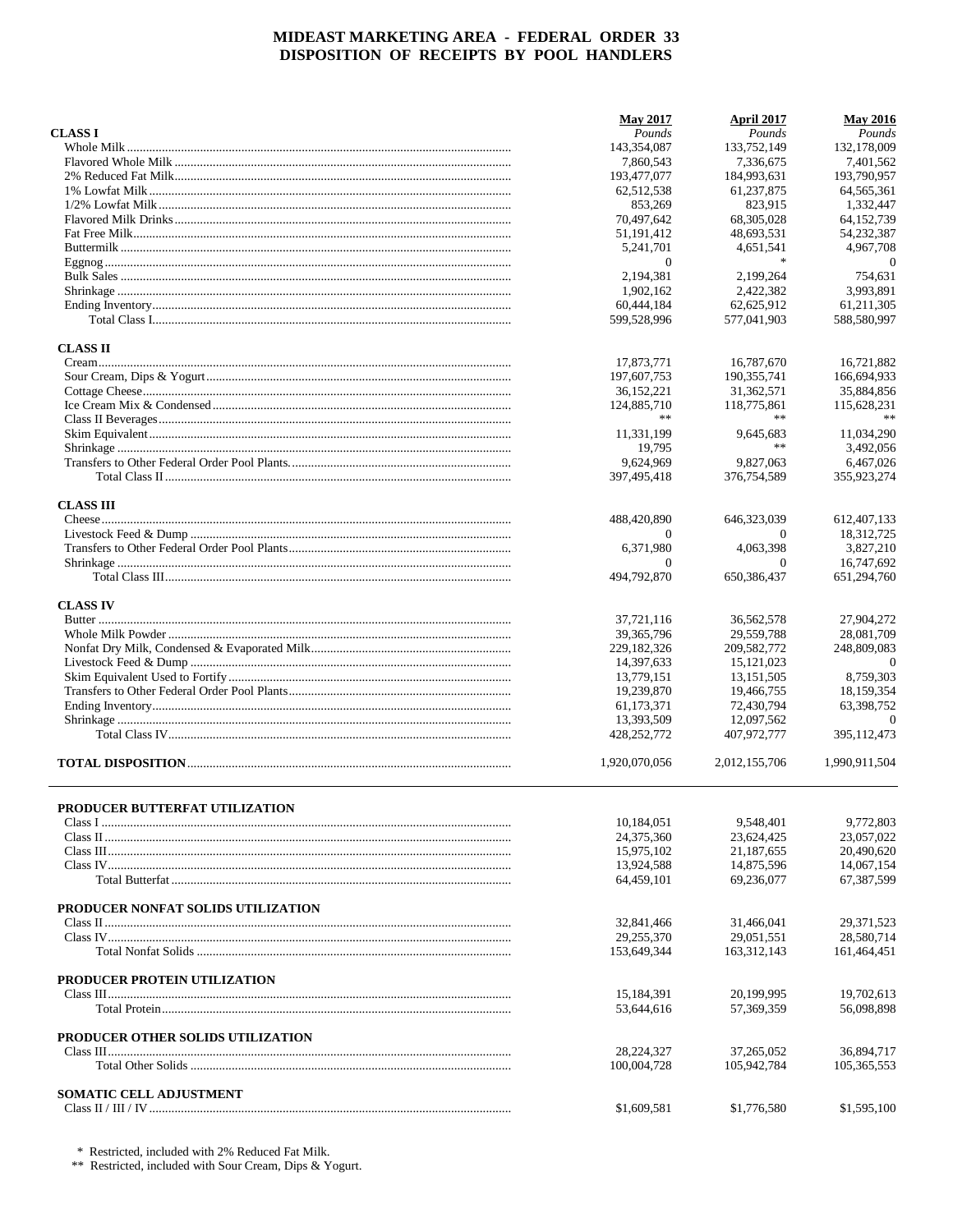|                                     | <b>June 2017</b> | <b>May 2017</b> | <b>June 2016</b> |
|-------------------------------------|------------------|-----------------|------------------|
| <b>CLASS I</b>                      | Pounds           | Pounds          | Pounds           |
|                                     | 143,294,002      | 143,354,087     | 130,179,505      |
|                                     | 7,504,267        | 7.860.543       | 7,249,480        |
|                                     | 192,321,127      | 193,477,077     | 189,546,605      |
|                                     | 57,527,067       | 62,512,538      | 59,856,470       |
|                                     | 817,437          | 853,269         | 1,171,117        |
|                                     | 51,630,056       | 70,497,642      | 37, 205, 161     |
|                                     | 47,930,624       | 51,191,412      | 49,652,811       |
|                                     | 5,365,297        | 5,241,701       | 4,907,804        |
|                                     | 2.177.736        | 2,194,381       | 11,316,131       |
|                                     | 3,082,701        | 1,902,162       | 1,348,898        |
|                                     | 62,467,500       | 60,444,184      | 52,961,602       |
|                                     | 574,117,814      | 599,528,996     | 545,395,584      |
| <b>CLASS II</b>                     |                  |                 |                  |
|                                     | 17,536,338       | 17,873,771      | 11,126,541       |
|                                     | 184,130,111      | 197,607,753     | 99,800,365       |
|                                     | 32,521,392       | 36, 152, 221    | 35,174,842       |
|                                     | 121,758,005      | 124,885,710     | 107,472,748      |
|                                     |                  |                 |                  |
|                                     | 11,767,229       | 11,331,199      | 11,675,644       |
|                                     | 175,111          | 19,795          |                  |
|                                     | 10,106,820       | 9,624,969       | 4,396,390        |
|                                     | 377,995,006      | 397.495.418     | 269,646,530      |
| <b>CLASS III</b>                    |                  |                 |                  |
|                                     | 611,403,955      | 488,420,890     | 644,738,373      |
|                                     | 0                | $\theta$        | 6,676,358        |
|                                     | 5,614,179        | 6,371,980       | 596,397          |
|                                     | $^{(1)}$         | $\theta$        | 9,387,387        |
|                                     | 617,018,134      | 494,792,870     | 661,398,515      |
| <b>CLASS IV</b>                     |                  |                 |                  |
|                                     | 31,718,869       | 37,721,116      | 16,861,605       |
|                                     | 35,481,850       | 39, 365, 796    | 19,657,806       |
|                                     | 211,817,838      | 229, 182, 326   | 227,076,160      |
|                                     | 7,184,491        | 14,397,633      | $\theta$         |
|                                     | 14,536,371       | 13,779,151      | 1,238,187        |
|                                     | 16,332,235       | 19,239,870      | 17,298,995       |
|                                     | 47,214,672       | 61,173,371      | 32,304,755       |
|                                     | 16,772,251       | 13,393,509      | $\Omega$         |
|                                     | 381,058,577      | 428, 252, 772   | 314,437,508      |
|                                     | 1,950,189,531    | 1.920.070.056   | 1,790,878,137    |
|                                     |                  |                 |                  |
| PRODUCER BUTTERFAT UTILIZATION      | 10,159,606       | 10,184,051      | 9,427,185        |
|                                     | 25,108,696       | 24,375,360      | 20,986,801       |
|                                     | 18,942,648       | 15,975,102      | 18,870,351       |
|                                     | 10,601,898       | 13,924,588      | 9,994,976        |
|                                     | 64,812,848       | 64,459,101      | 59,279,313       |
|                                     |                  |                 |                  |
| PRODUCER NONFAT SOLIDS UTILIZATION  | 30,666,789       | 32,841,466      | 21,207,819       |
|                                     | 26,533,580       | 29,255,370      | 24,630,299       |
|                                     | 156,229,704      | 153,649,344     | 144,714,736      |
|                                     |                  |                 |                  |
| <b>PRODUCER PROTEIN UTILIZATION</b> | 18,478,547       | 15,184,391      | 19,181,834       |
|                                     | 54,015,584       | 53,644,616      | 49,711,932       |
|                                     |                  |                 |                  |
| PRODUCER OTHER SOLIDS UTILIZATION   |                  |                 |                  |
|                                     | 34,892,151       | 28,224,327      | 36,595,031       |
|                                     | 102,214,120      | 100,004,728     | 95,002,805       |
| <b>SOMATIC CELL ADJUSTMENT</b>      |                  |                 |                  |
|                                     | \$1,695,390      | \$1,609,581     | \$1,349,886      |
|                                     |                  |                 |                  |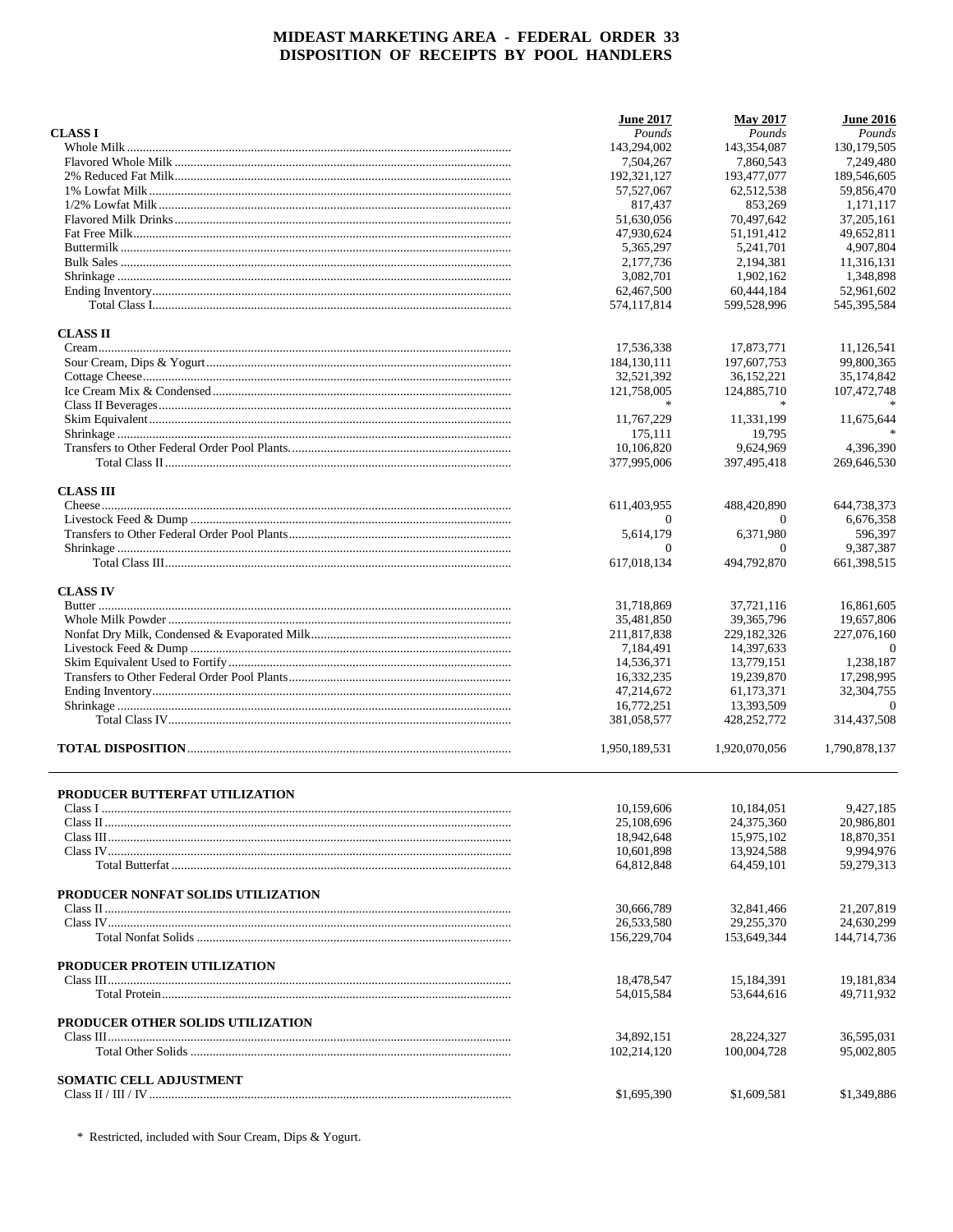|                                    | <b>July 2017</b>          | <b>June 2017</b>          | <b>July 2016</b>            |
|------------------------------------|---------------------------|---------------------------|-----------------------------|
| <b>CLASSI</b>                      | Pounds                    | Pounds                    | Pounds                      |
|                                    | 143,003,689               | 143,294,002               | 133,464,342                 |
|                                    | 7,534,891                 | 7.504.267                 | 7.143.441                   |
|                                    | 191,609,865               | 192,321,127               | 191,868,073                 |
|                                    | 58,084,173                | 57,527,067                | 61,539,596                  |
|                                    | 823,794                   | 817,437                   | 1,138,172                   |
|                                    | 50,332,582                | 51,630,056                | 37,289,264                  |
|                                    | 47,578,181                | 47,930,624                | 49,115,749                  |
|                                    | 5,029,429                 | 5,365,297                 | 4,675,089                   |
|                                    | 1,124,624                 | 2,177,736                 | 14.916.899                  |
|                                    | 2,450,824                 | 3,082,701                 | 1,692,809                   |
|                                    | 58,130,674<br>565,702,726 | 62,467,500<br>574,117,814 | 52,325,342<br>555,168,776   |
| <b>CLASS II</b>                    |                           |                           |                             |
|                                    | 10,764,177                | 17,536,338                | 13,904,314                  |
|                                    | 93,993,341                | 184, 130, 111             | 140,343,803                 |
|                                    | 33,636,128                | 32,521,392                | 32,170,697                  |
|                                    | 118,192,114               | 121,758,005               | 131,673,601                 |
|                                    |                           |                           |                             |
|                                    | 12,012,792                | 11,767,229                | 11,080,564<br>$\mathcal{R}$ |
|                                    | 20,517                    | 175,111                   |                             |
|                                    | 4,358,676                 | 10.106.820                | 9,068,716                   |
|                                    | 272,977,745               | 377,995,006               | 338,241,695                 |
| <b>CLASS III</b>                   |                           |                           |                             |
|                                    | 688,740,558               | 611,403,955               | 594,246,216                 |
|                                    | 913,233                   | $\Omega$                  | $\Omega$                    |
|                                    | 8,240,906<br>13,248,026   | 5,614,179<br>$\theta$     | 6,798,647<br>$\Omega$       |
|                                    | 711,142,723               | 617,018,134               | 601,044,863                 |
| <b>CLASS IV</b>                    |                           |                           |                             |
|                                    | 16,331,720                | 31,718,869                | 19,205,203                  |
|                                    | 23,089,031                | 35,481,850                | 23,640,421                  |
|                                    | 212,774,901               | 211,817,838               | 206,619,144                 |
|                                    | $\mathbf{0}$              | 7,184,491                 | 13,910,095                  |
|                                    | 14,957,566                | 14,536,371                | 1,146,829                   |
|                                    | 28,423,456                | 16,332,235                | 15,438,419                  |
|                                    | 42,466,581                | 47,214,672                | 44,446,616                  |
|                                    | $\mathbf{0}$              | 16,772,251                | 11,991,530                  |
|                                    | 338,043,255               | 381,058,577               | 336,398,257                 |
|                                    | 1,887,866,449             | 1,950,189,531             | 1.830.853.591               |
| PRODUCER BUTTERFAT UTILIZATION     |                           |                           |                             |
|                                    | 9,954,644                 | 10,159,606                | 9,690,522                   |
|                                    | 21,433,581                | 25,108,696                | 23, 201, 239                |
|                                    | 21,158,490                | 18,942,648                | 16,777,131                  |
|                                    | 9,772,345                 | 10,601,898                | 10,742,834                  |
|                                    | 62,319,060                | 64,812,848                | 60,411,726                  |
| PRODUCER NONFAT SOLIDS UTILIZATION |                           |                           |                             |
|                                    | 21,662,388                | 30,666,789                | 27,446,168                  |
|                                    | 25,506,386                | 26,533,580                | 25,163,230                  |
|                                    | 150,160,042               | 156,229,704               | 147,719,164                 |
| PRODUCER PROTEIN UTILIZATION       |                           |                           |                             |
|                                    | 20,123,590                | 18,478,547                | 17,296,292                  |
|                                    | 51,759,830                | 54,015,584                | 50,383,554                  |
| PRODUCER OTHER SOLIDS UTILIZATION  |                           |                           |                             |
|                                    | 38,199,169                | 34,892,151                | 33,309,629                  |
|                                    | 98,400,212                | 102,214,120               | 97,335,610                  |
| SOMATIC CELL ADJUSTMENT            |                           |                           |                             |
|                                    | \$1,381,695               | \$1,695,390               | \$1,436,461                 |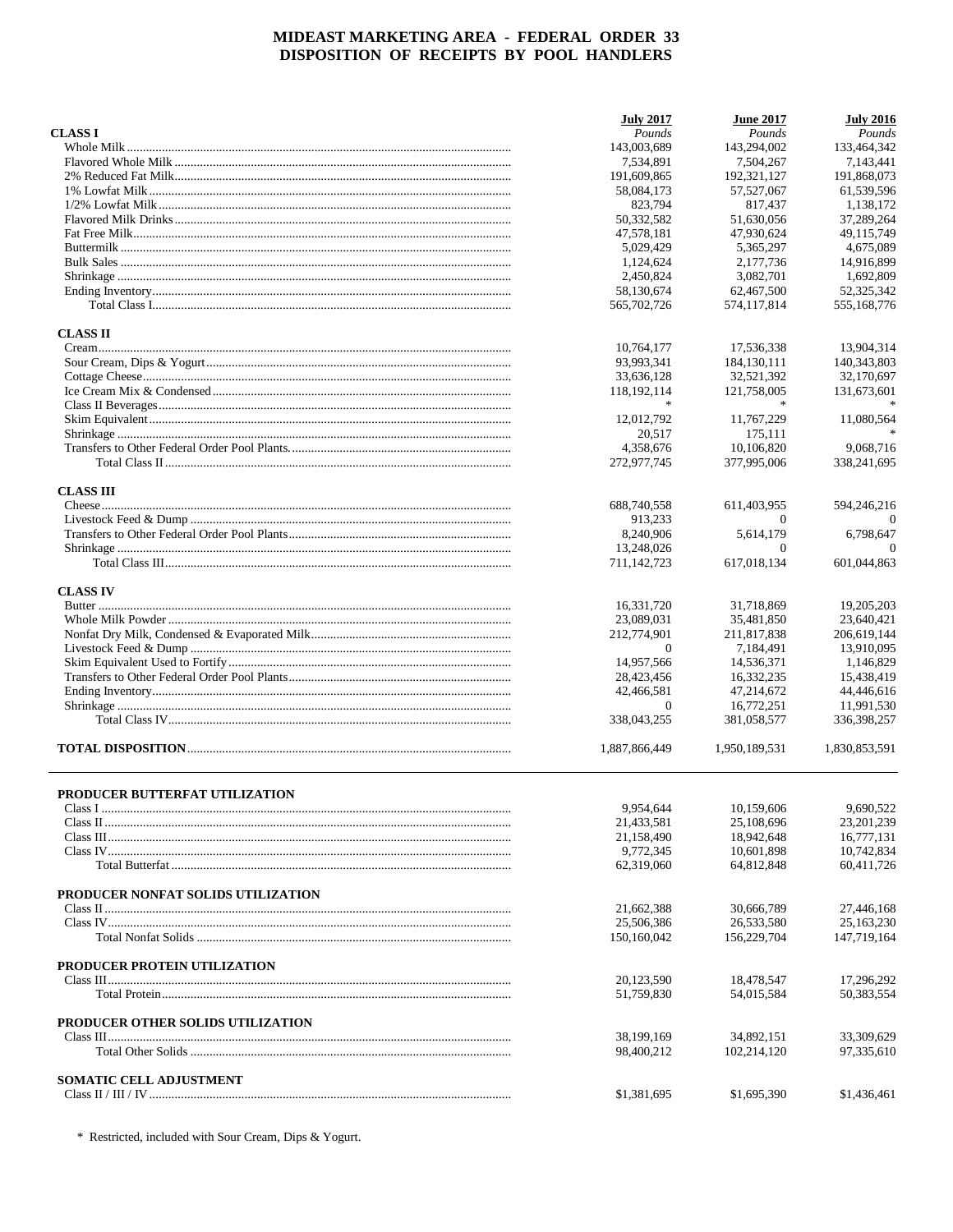|                                    | <b>August</b> 2017         | <b>July 2017</b>         | August 2016              |
|------------------------------------|----------------------------|--------------------------|--------------------------|
| <b>CLASS I</b>                     | Pounds                     | Pounds                   | Pounds                   |
|                                    | 150,457,809                | 143,003,689              | 138,656,433              |
|                                    | 8,708,665                  | 7,534,891                | 7,884,867                |
|                                    | 201,600,482                | 191,609,865              | 198,049,530              |
|                                    | 63, 101, 353               | 58,084,173               | 64,898,201               |
|                                    | 799,237                    | 823,794                  | 1,091,389                |
|                                    | 64,662,003                 | 50,332,582               | 50,866,349               |
|                                    | 50,372,873                 | 47,578,181               | 52,171,969               |
|                                    | 5,540,253                  | 5,029,429                | 5,175,357                |
|                                    | 4,098,639<br>3,198,383     | 1,124,624<br>2.450.824   | 20,659,063<br>2,311,526  |
|                                    | 60,689,221                 | 58,130,674               | 56,393,427               |
|                                    | 613,228,918                | 565,702,726              | 598,158,111              |
| <b>CLASS II</b>                    |                            |                          |                          |
|                                    | 16,354,712                 | 10,764,177               | 15,158,827               |
|                                    | 123,569,652                | 93,993,341               | 192,954,007              |
|                                    | 36,568,825                 | 33,636,128               | 37,740,422               |
|                                    | 118,225,143                | 118,192,114              | 147,058,538              |
|                                    |                            | $\ast$                   |                          |
|                                    | 11.719.484                 | 12,012,792               | 11,854,900               |
|                                    |                            | 20,517                   | 302,634                  |
|                                    | 9,433,807                  | 4,358,676                | 12,307,475               |
|                                    | 315,871,623                | 272,977,745              | 417,376,803              |
| <b>CLASS III</b>                   | 588,910,654                | 688,740,558              | 330,776,008              |
|                                    | 986.619                    | 913,233                  | $\Omega$                 |
|                                    | 6,241,226                  | 8,240,906                | 25,339,467               |
|                                    | 13,918,350                 | 13,248,026               | 0                        |
|                                    | 610,056,849                | 711, 142, 723            | 356,115,475              |
| <b>CLASS IV</b>                    |                            |                          |                          |
|                                    | 15,341,876                 | 16,331,720               | 11,705,836               |
|                                    | 21,037,997                 | 23,089,031               | 17,040,867               |
|                                    | 176,204,672                | 212,774,901              | 159,034,009              |
|                                    | $\mathbf{0}$               | $\mathbf{0}$             | 3,234,979                |
|                                    | 15,989,991                 | 14,957,566               | 1,400,370                |
|                                    | 23,172,411                 | 28,423,456               | 17,314,283               |
|                                    | 40,341,960                 | 42,466,581               | 41,950,183               |
|                                    | $\Omega$                   | $\mathbf{0}$             | 14,983,696               |
|                                    | 292,088,907                | 338,043,255              | 266,664,223              |
|                                    | 1,831,246,297              | 1,887,866,449            | 1,638,314,612            |
| PRODUCER BUTTERFAT UTILIZATION     |                            |                          |                          |
|                                    | 10,752,150                 | 9,954,644                | 10,269,576               |
|                                    | 22,464,012                 | 21,433,581               | 24,553,449               |
|                                    | 18,937,899                 | 21,158,490               | 11,574,954               |
|                                    | 9,113,234                  | 9,772,345                | 7.402.486                |
|                                    | 61,267,295                 | 62,319,060               | 53,800,465               |
| PRODUCER NONFAT SOLIDS UTILIZATION |                            |                          |                          |
|                                    | 25, 297, 205               | 21,662,388               | 34, 147, 482             |
|                                    | 21,474,765                 | 25,506,386               | 18,397,899               |
|                                    | 147,022,124                | 150,160,042              | 131,402,793              |
| PRODUCER PROTEIN UTILIZATION       |                            |                          |                          |
|                                    | 17.604.114                 | 20,123,590               | 10.474.529               |
|                                    | 50,996,796                 | 51,759,830               | 44.992.484               |
| PRODUCER OTHER SOLIDS UTILIZATION  |                            |                          |                          |
|                                    | 33, 172, 278<br>96,025,328 | 38,199,169<br>98,400,212 | 20,022,602<br>86,410,309 |
|                                    |                            |                          |                          |
| <b>SOMATIC CELL ADJUSTMENT</b>     | \$1,397,707                | \$1,381,695              | \$1,207,936              |
|                                    |                            |                          |                          |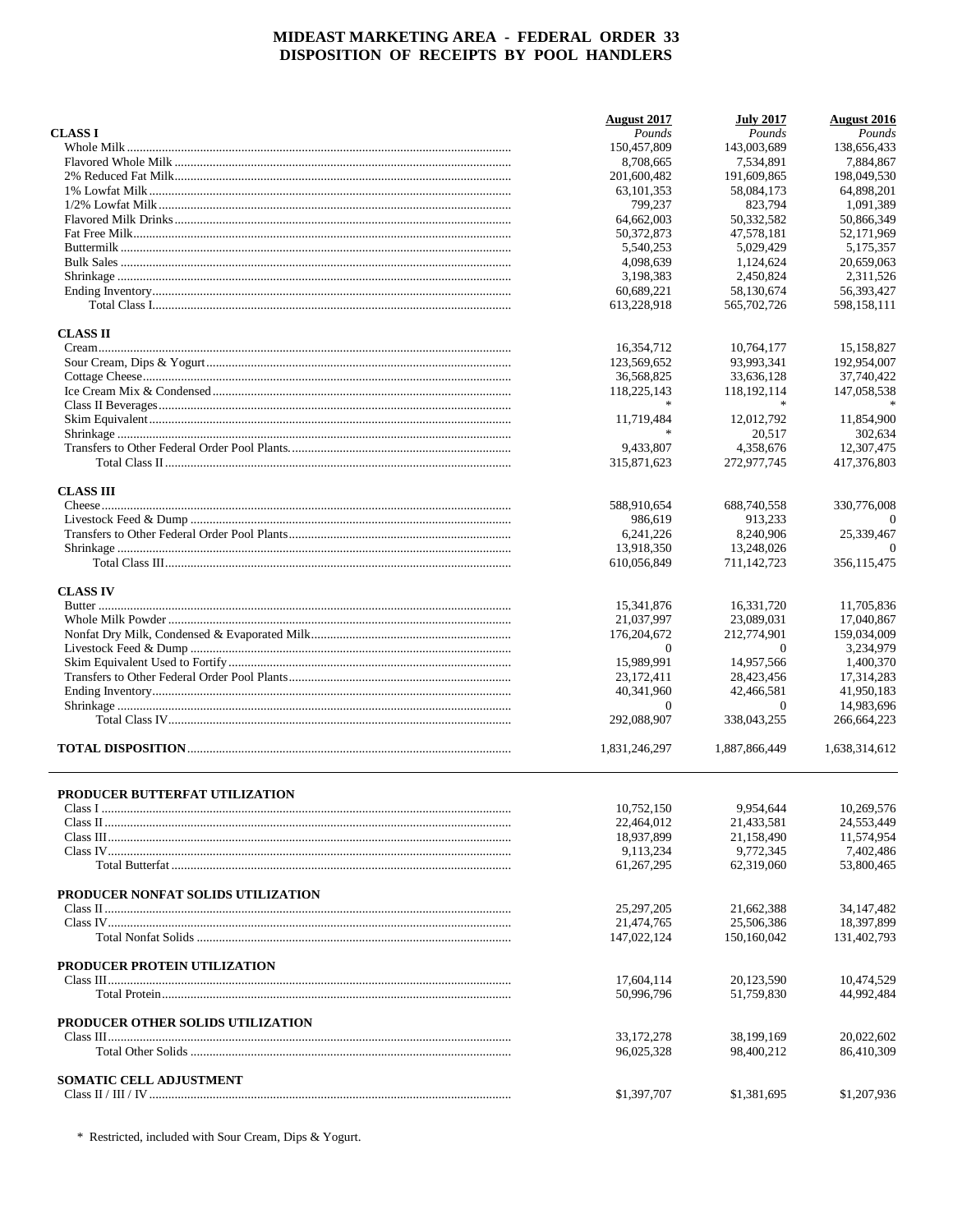|                                    | September 2017 | <b>August</b> 2017 | September 2016 |
|------------------------------------|----------------|--------------------|----------------|
| <b>CLASS I</b>                     | Pounds         | Pounds             | Pounds         |
|                                    | 143,217,872    | 150,457,809        | 139,464,488    |
|                                    | 7,935,566      | 8,708,665          | 8,066,508      |
|                                    | 191,647,497    | 201,600,482        | 198,592,338    |
|                                    | 64,461,787     | 63, 101, 353       | 66,890,734     |
|                                    |                | 799,237            | 948,635        |
|                                    | 73,620,890     | 64,662,003         | 63, 674, 734   |
|                                    | 48,813,169     | 50,372,873         | 52,471,895     |
|                                    | 4,929,733      | 5,540,253          | 4,957,387      |
|                                    | 308,107        | $\theta$           | 321,055        |
|                                    | 4,200,226      | 4,098,639          | 20.331.090     |
|                                    |                |                    |                |
|                                    | 2,045,196      | 3,198,383          | 2,518,670      |
|                                    | 58,735,320     | 60,689,221         | 63,165,861     |
|                                    | 599,915,363    | 613,228,918        | 621,403,395    |
| <b>CLASS II</b>                    |                |                    |                |
|                                    | 16,781,249     | 16,354,712         | 14,554,208     |
|                                    | 115,860,563    | 123,569,652        | 179,059,269    |
|                                    | 31,687,515     | 36,568,825         | 34,870,201     |
|                                    | 102,178,374    | 118,225,143        | 108,185,065    |
|                                    | **             | **                 |                |
|                                    | 7,903,228      |                    | 9,688,545      |
|                                    | $**$           | 11,719,484<br>**   |                |
|                                    |                |                    | 395,174        |
|                                    | 14.347.041     | 9,433,807          | 8,404,927      |
|                                    | 288,757,970    | 315,871,623        | 355, 157, 389  |
| <b>CLASS III</b>                   |                |                    |                |
|                                    | 559,486,675    | 588,910,654        | 342,664,505    |
|                                    | 0              | 986,619            | $\Omega$       |
|                                    | 11,384,431     | 6, 241, 226        | 3,984,634      |
|                                    | $\Omega$       | 13,918,350         | $\Omega$       |
|                                    | 570,871,106    | 610,056,849        | 346,649,139    |
|                                    |                |                    |                |
| <b>CLASS IV</b>                    |                |                    |                |
|                                    | 29,612,688     | 15,341,876         | 16,970,867     |
|                                    | 24,352,316     | 21,037,997         | 14,996,481     |
|                                    | 162,537,436    | 176,204,672        | 196,039,923    |
|                                    | 2,012,862      | $\theta$           | 1,123,802      |
|                                    | 14,813,016     | 15,989,991         | 1,465,922      |
|                                    | 18,283,300     | 23, 172, 411       | 16,705,958     |
|                                    | 41,163,444     | 40,341,960         | 44,458,219     |
|                                    | 15,600,841     | $\theta$           | 15,753,661     |
|                                    | 308, 375, 903  | 292,088,907        | 307,514,833    |
|                                    |                |                    |                |
|                                    | 1,767,920,342  | 1,831,246,297      | 1,630,724,756  |
|                                    |                |                    |                |
| PRODUCER BUTTERFAT UTILIZATION     |                |                    |                |
|                                    | 10.341.783     | 10,752,150         | 10,490,169     |
|                                    | 19,836,267     | 22,464,012         | 21,063,237     |
|                                    | 18, 142, 908   | 18,937,899         | 11,941,230     |
|                                    | 12,304,050     | 9,113,234          | 11,192,015     |
|                                    | 60,625,008     | 61.267.295         | 54,686,651     |
|                                    |                |                    |                |
| PRODUCER NONFAT SOLIDS UTILIZATION |                |                    |                |
|                                    | 23,823,880     | 25,297,205         | 29,072,199     |
|                                    | 22,602,653     | 21,474,765         | 22,371,087     |
|                                    | 143,116,366    | 147,022,124        | 131,591,249    |
|                                    |                |                    |                |
| PRODUCER PROTEIN UTILIZATION       |                |                    |                |
|                                    | 16,836,968     | 17,604,114         | 10,428,437     |
|                                    | 49,861,394     | 50,996,796         | 45,644,374     |
| PRODUCER OTHER SOLIDS UTILIZATION  |                |                    |                |
|                                    | 31,482,263     | 33, 172, 278       | 19,508,047     |
|                                    | 93,254,972     | 96,025,328         | 85,946,875     |
|                                    |                |                    |                |
| <b>SOMATIC CELL ADJUSTMENT</b>     |                |                    |                |
|                                    | \$1,480,441    | \$1,397,707        | \$1,179,629    |
|                                    |                |                    |                |

\* Restricted, included with 1% Milk.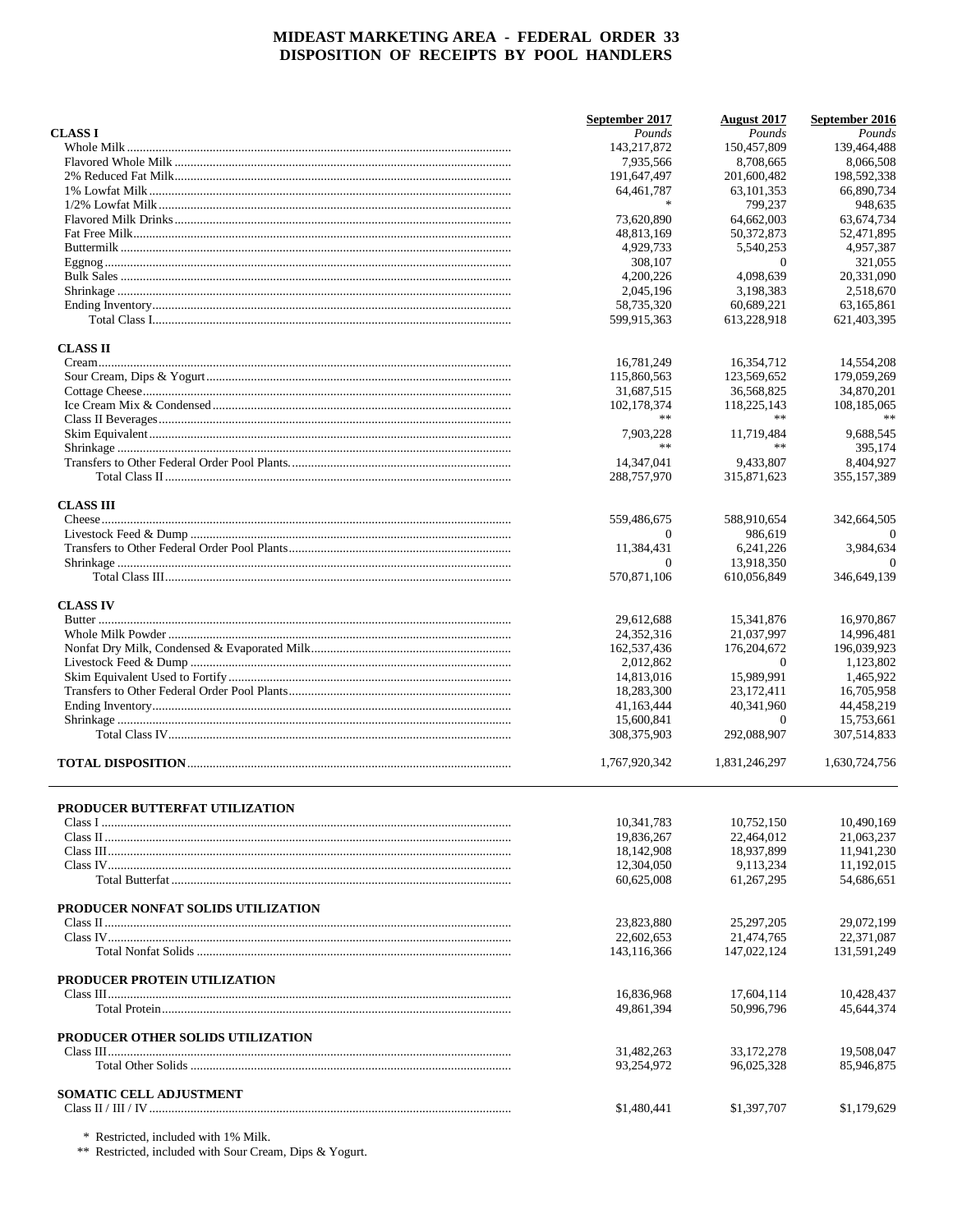|                                    | October 2017  | September 2017 | October 2016  |
|------------------------------------|---------------|----------------|---------------|
| <b>CLASS I</b>                     | Pounds        | Pounds         | Pounds        |
|                                    | 147,580,223   | 143,217,872    | 139,729,004   |
|                                    | 8,422,102     | 7,935,566      | 8,170,587     |
|                                    | 196,050,218   | 191,647,497    | 200,631,800   |
|                                    | 67,278,240    | 64,461,787     | 69,371,601    |
|                                    |               |                | 928.166       |
|                                    | 74,568,308    | 73,620,890     | 63,738,331    |
|                                    | 49,223,713    | 48,813,169     | 52,255,448    |
|                                    | 5,391,989     | 4,929,733      | 5,281,935     |
|                                    | 1,423,659     | 308,107        | 1,687,396     |
|                                    | 7,044,875     | 4,200,226      | 19,245,670    |
|                                    | 2,333,882     | 2,045,196      | 3,092,363     |
|                                    | 59,022,362    | 58,735,320     | 61,493,279    |
|                                    | 618,339,571   | 599,915,363    | 625,625,580   |
| <b>CLASS II</b>                    |               |                |               |
|                                    | 23,910,629    | 16,781,249     | 18,993,808    |
|                                    | 158,616,146   | 115,860,563    | 180,630,424   |
|                                    | 37,042,607    | 31,687,515     | 33,794,744    |
|                                    | 97,054,695    | 102,178,374    | 105,458,792   |
|                                    | **            | **             |               |
|                                    | 8,804,877     | 7,903,228      | 8,002,565     |
|                                    | 46,876        | $\ast\ast$     | 100,560       |
|                                    | 15, 153, 716  | 14,347,041     | 10,676,524    |
|                                    | 340,629,546   | 288,757,970    | 357,657,417   |
| <b>CLASS III</b>                   |               |                |               |
|                                    | 377,416,058   | 559,486,675    | 510,645,519   |
|                                    | 11,263,504    | 11,384,431     | 2,841,138     |
|                                    | 388,679,562   | 570,871,106    | 513,486,657   |
| <b>CLASS IV</b>                    |               |                |               |
|                                    | 26,315,441    | 29,612,688     | 18,310,045    |
|                                    | 24,585,387    | 24,352,316     | 15,714,020    |
|                                    | 166,735,916   | 162,537,436    | 213,323,093   |
|                                    | 1,558,226     | 2,012,862      | 1,167,167     |
|                                    | 14,897,249    | 14,813,016     | 1,435,797     |
|                                    | 13,770,099    | 18,283,300     | 20,408,153    |
|                                    | 56,998,305    | 41,163,444     | 51,815,813    |
|                                    | 14,053,587    | 15,600,841     | 14,499,856    |
|                                    | 318,914,210   | 308, 375, 903  | 336,673,944   |
|                                    | 1,666,562,889 | 1,767,920,342  | 1,833,443,598 |
| PRODUCER BUTTERFAT UTILIZATION     |               |                |               |
|                                    | 10,830,783    | 10,341,783     | 10.653.926    |
|                                    | 22,764,685    | 19,836,267     | 23,544,629    |
|                                    | 13,273,896    | 18,142,908     | 18,120,631    |
|                                    | 10,933,180    | 12,304,050     | 11,329,090    |
|                                    | 57,802,544    | 60,625,008     | 63,648,276    |
| PRODUCER NONFAT SOLIDS UTILIZATION |               |                |               |
|                                    | 28,236,255    | 23,823,880     | 29,902,753    |
|                                    | 23,448,098    | 22,602,653     | 24,767,181    |
|                                    | 136,390,803   | 143,116,366    | 150,538,108   |
| PRODUCER PROTEIN UTILIZATION       |               |                |               |
|                                    | 12, 121, 511  | 16,836,968     | 16,009,071    |
|                                    | 48, 101, 506  | 49,861,394     | 53,224,848    |
| PRODUCER OTHER SOLIDS UTILIZATION  |               |                |               |
|                                    | 22, 167, 357  | 31,482,263     | 29,168,457    |
|                                    | 88,289,297    | 93,254,972     | 97, 313, 260  |
| <b>SOMATIC CELL ADJUSTMENT</b>     |               |                |               |
|                                    | \$1,338,015   | \$1,480,441    | \$1,451,762   |
|                                    |               |                |               |

 $\,^*$  Restricted, included with 1% Milk. <br> \*\* Restricted, included with Sour Cream, Dips & Yogurt.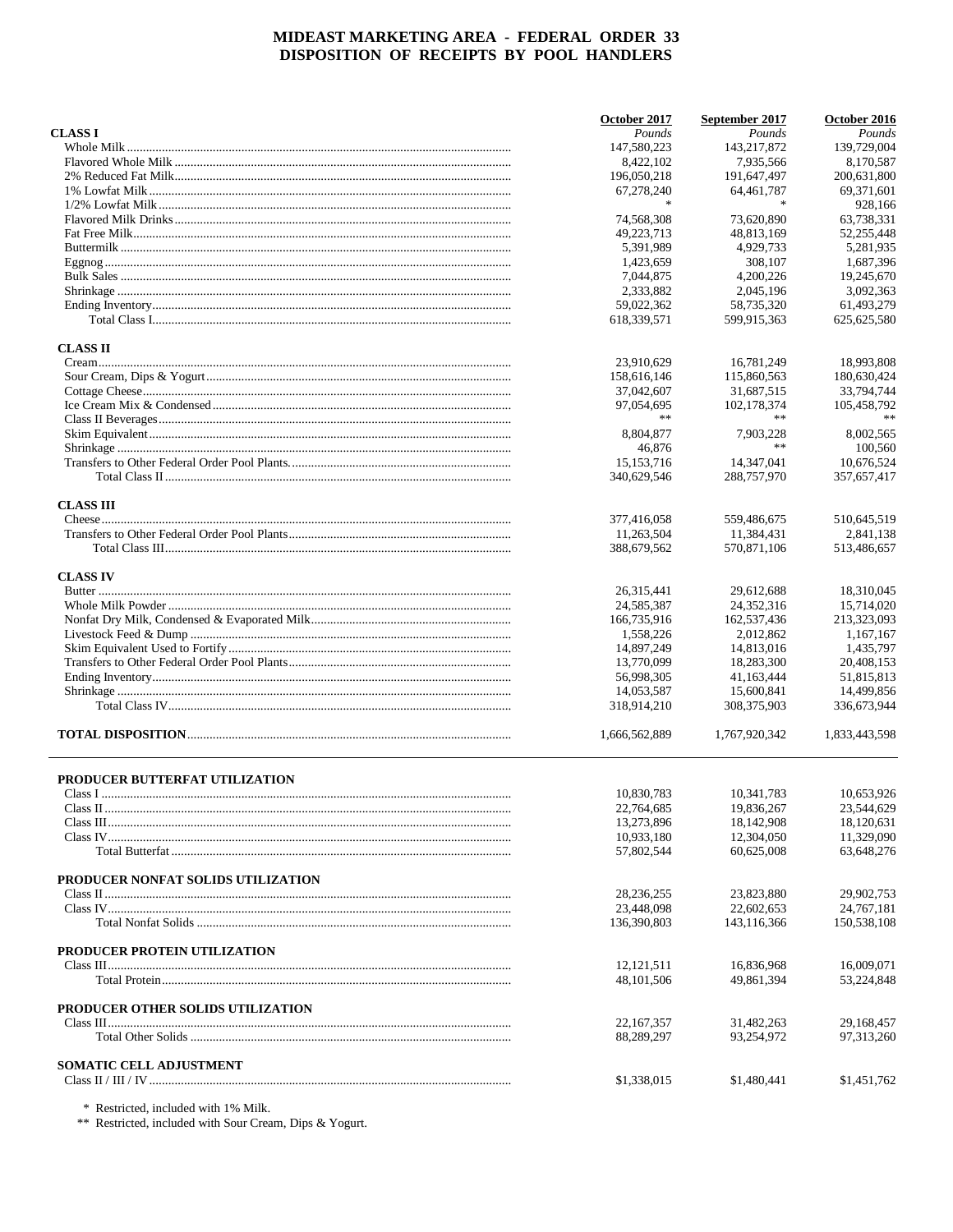|                                    | November 2017 | October 2017  | November 2016 |
|------------------------------------|---------------|---------------|---------------|
| <b>CLASS I</b>                     | Pounds        | Pounds        | Pounds        |
|                                    | 150,838,007   | 147,580,223   | 143,435,987   |
|                                    | 7,928,965     | 8.422.102     | 7,929,163     |
|                                    | 202,248,947   | 196,050,218   | 203,441,338   |
|                                    | 63,965,184    | 67,278,240    | 67,605,128    |
|                                    | 宋             | $\ast$        | 881,511       |
|                                    | 65,761,402    | 74,568,308    | 59,969,588    |
|                                    | 50,040,920    | 49,223,713    | 51,691,685    |
|                                    | 5,884,285     | 5,391,989     | 5,677,423     |
|                                    | 5,683,109     | 1.423.659     | 5,464,456     |
|                                    | 3,827,735     | 7,044,875     | 16,396,047    |
|                                    | 1,941,842     | 2,333,882     | 1,657,662     |
|                                    | 64,010,076    | 59,022,362    | 63,585,464    |
|                                    | 622.130.472   | 618,339,571   | 627,735,452   |
| <b>CLASS II</b>                    |               |               |               |
|                                    | 18,281,177    | 23,910,629    | 17,895,116    |
|                                    | 132,742,478   | 158,616,146   | 159,734,942   |
|                                    | 32,473,619    | 37,042,607    | 29,781,030    |
|                                    | 72,902,874    | 97,054,695    | 89,999,324    |
|                                    | **            | **            |               |
|                                    | 6,952,062     | 8,804,877     | 7,035,832     |
|                                    | **            | 46,876        | 189,644       |
|                                    | 15,859,063    | 15, 153, 716  | 10,016,330    |
|                                    | 279, 211, 273 | 340,629,546   | 314,652,218   |
| <b>CLASS III</b>                   |               |               |               |
|                                    | 382,722,011   | 377,416,058   | 306, 362, 577 |
|                                    | 6,650,703     | 11,263,504    | 1,999,237     |
|                                    | 389, 372, 714 | 388,679,562   | 308, 361, 814 |
| <b>CLASS IV</b>                    |               |               |               |
|                                    | 33,501,284    | 26,315,441    | 17,902,808    |
|                                    | 22,772,631    | 24,585,387    | 19,357,736    |
|                                    | 179,786,665   | 166,735,916   | 219,384,740   |
|                                    | 1,043,803     | 1,558,226     | 1,212,011     |
|                                    | 16,299,016    | 14,897,249    | 1,910,053     |
|                                    | 16,327,349    | 13,770,099    | 15,415,475    |
|                                    | 55,129,605    | 56,998,305    | 46,299,053    |
|                                    | 16,608,631    | 14,053,587    | 14,922,826    |
|                                    | 341,468,984   | 318,914,210   | 336,404,702   |
|                                    | 1,632,183,443 | 1,666,562,889 | 1,587,154,186 |
| PRODUCER BUTTERFAT UTILIZATION     |               |               |               |
|                                    | 11,195,537    | 10,830,783    | 10,928,370    |
|                                    | 21,749,711    | 22,764,685    | 23,063,419    |
|                                    | 13,236,471    | 13,273,896    | 11,069,230    |
|                                    | 12,094,884    | 10,933,180    | 10,309,668    |
|                                    | 58,276,603    | 57,802,544    | 55,370,687    |
| PRODUCER NONFAT SOLIDS UTILIZATION |               |               |               |
|                                    | 23,258,141    | 28,236,255    | 26,303,335    |
|                                    | 24,704,831    | 23,448,098    | 24,667,104    |
|                                    | 133,282,800   | 136,390,803   | 129,453,263   |
| PRODUCER PROTEIN UTILIZATION       |               |               |               |
|                                    | 12,248,827    | 12, 121, 511  | 9,677,732     |
|                                    | 47,783,581    | 48, 101, 506  | 46, 197, 587  |
| PRODUCER OTHER SOLIDS UTILIZATION  |               |               |               |
|                                    | 21,861,460    | 22, 167, 357  | 17,350,250    |
|                                    | 85,499,219    | 88,289,297    | 83,255,676    |
| SOMATIC CELL ADJUSTMENT            |               |               |               |
|                                    | \$1,452,532   | \$1,338,015   | \$1,327,460   |

 $\,^*$  Restricted, included with 1% Milk. <br> \*\* Restricted, included with Sour Cream, Dips & Yogurt.